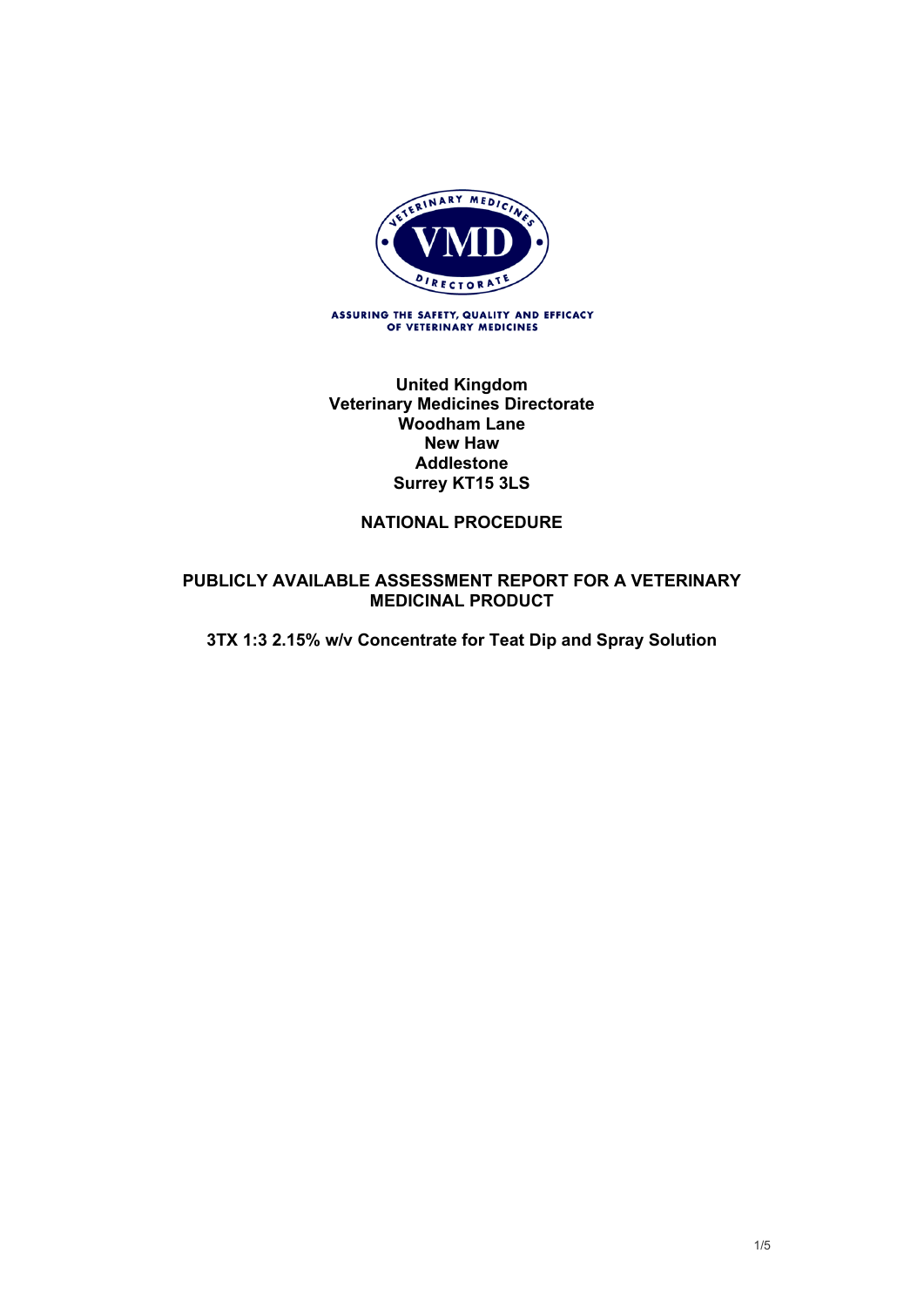#### **PRODUCT SUMMARY**

| Name, strength and<br>pharmaceutical form | 3TX 1:3 2.15% w/v Concentrate for Teat Dip<br>and Spray Solution                                                                       |
|-------------------------------------------|----------------------------------------------------------------------------------------------------------------------------------------|
| Applicant                                 | Evans Vanodine International Plc                                                                                                       |
| Active substance(s)                       | lodine                                                                                                                                 |
| <b>ATC Vetcode</b>                        | QD08AG03                                                                                                                               |
| Target species                            | Dairy cows                                                                                                                             |
| Indication for use                        | As an aid in the control of mastitis in lactating<br>cows, and as an aid in the prevention and<br>healing of cracked and chapped teats |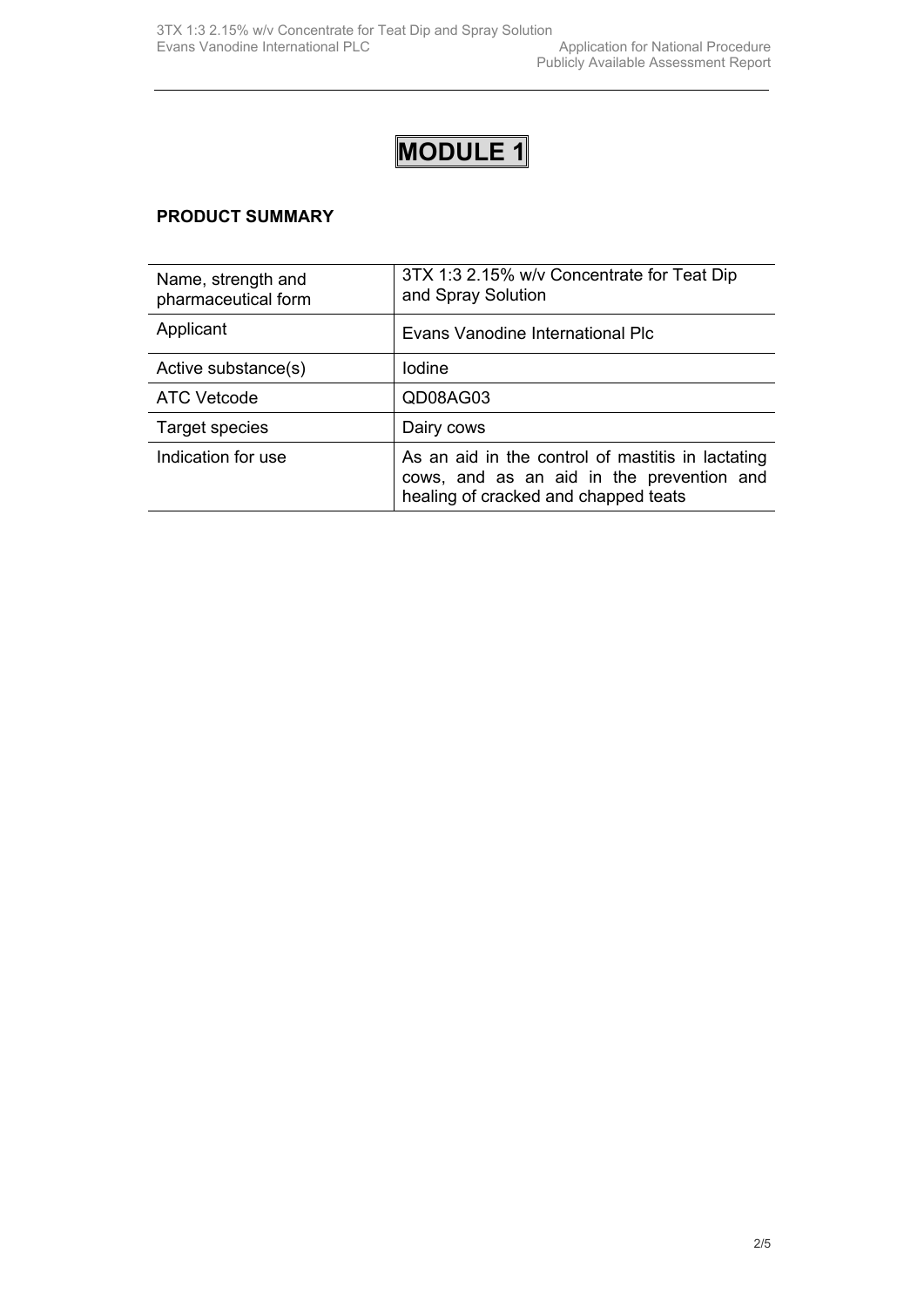The Summary of Product Characteristics (SPC) for this product is available on the Veterinary Medicines Directorate website ([www.vmd.defra.gov.uk](http://www.vmd.defra.gov.uk/))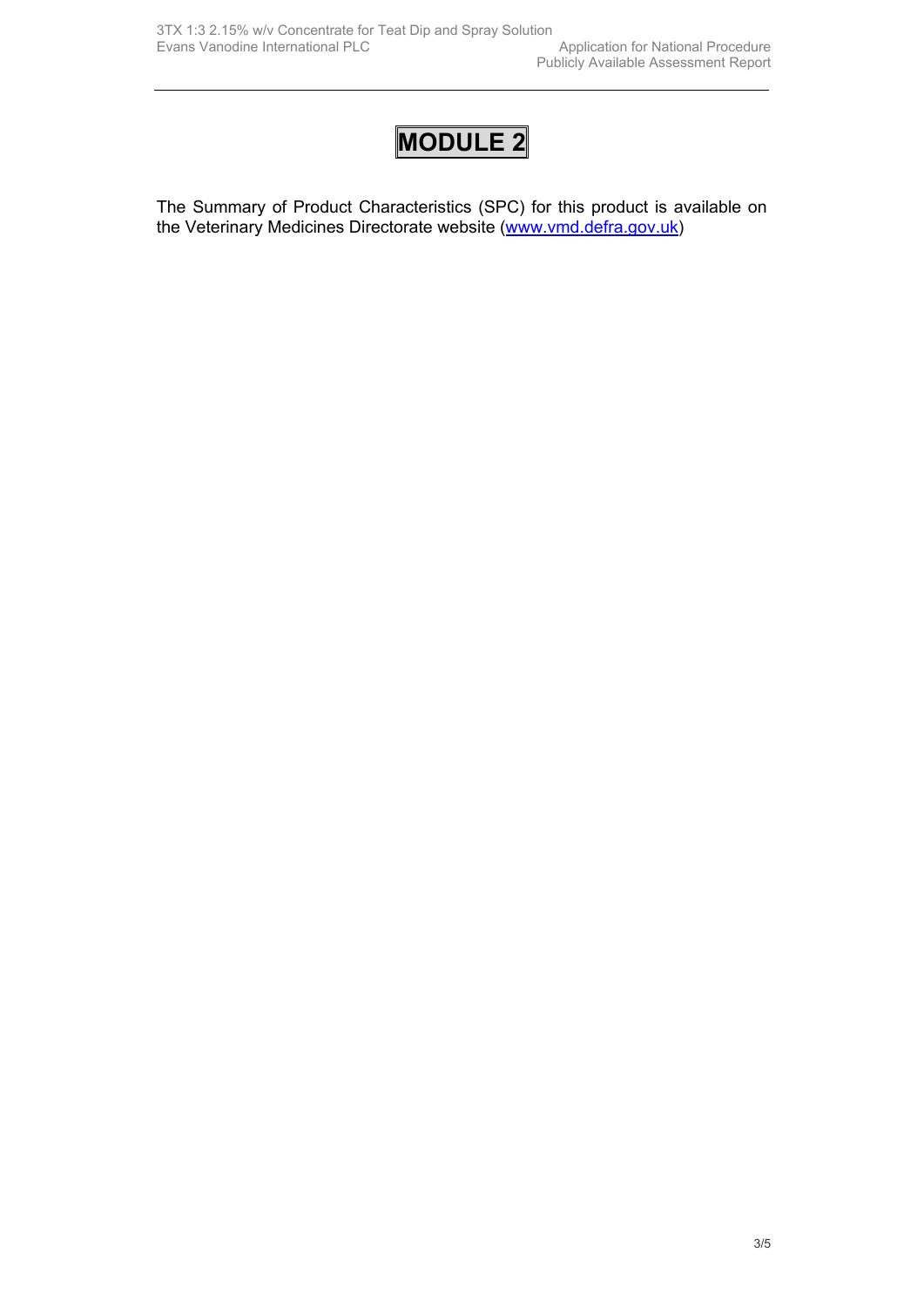#### **PUBLIC ASSESSMENT REPORT**

| Legal basis of original | Informed Consent application in accordance                |
|-------------------------|-----------------------------------------------------------|
| application             | with Article 13c of Directive 2001/82/EC as<br>l amended. |
|                         |                                                           |

#### **I. SCIENTIFIC OVERVIEW**

The quality / safety / efficacy aspects of this product is/are identical to Masodine 1:3 2.15% w/v Concentrate for Teat Dip and Spray Solution. The initial application for Masodine 1:3 2.15% w/v Concentrate for Teat Dip and Spray Solution was assessed before there was a requirement to have a public assessment report; therefore no details in this section are available.

#### **II. OVERALL CONCLUSION AND BENEFIT– RISK ASSESSMENT**

The data submitted in the dossier demonstrate that when the product is used in accordance with the Summary of Product Characteristics, the benefit/risk profile for the target species is favourable and the quality and safety of the product for humans and the environment is acceptable.